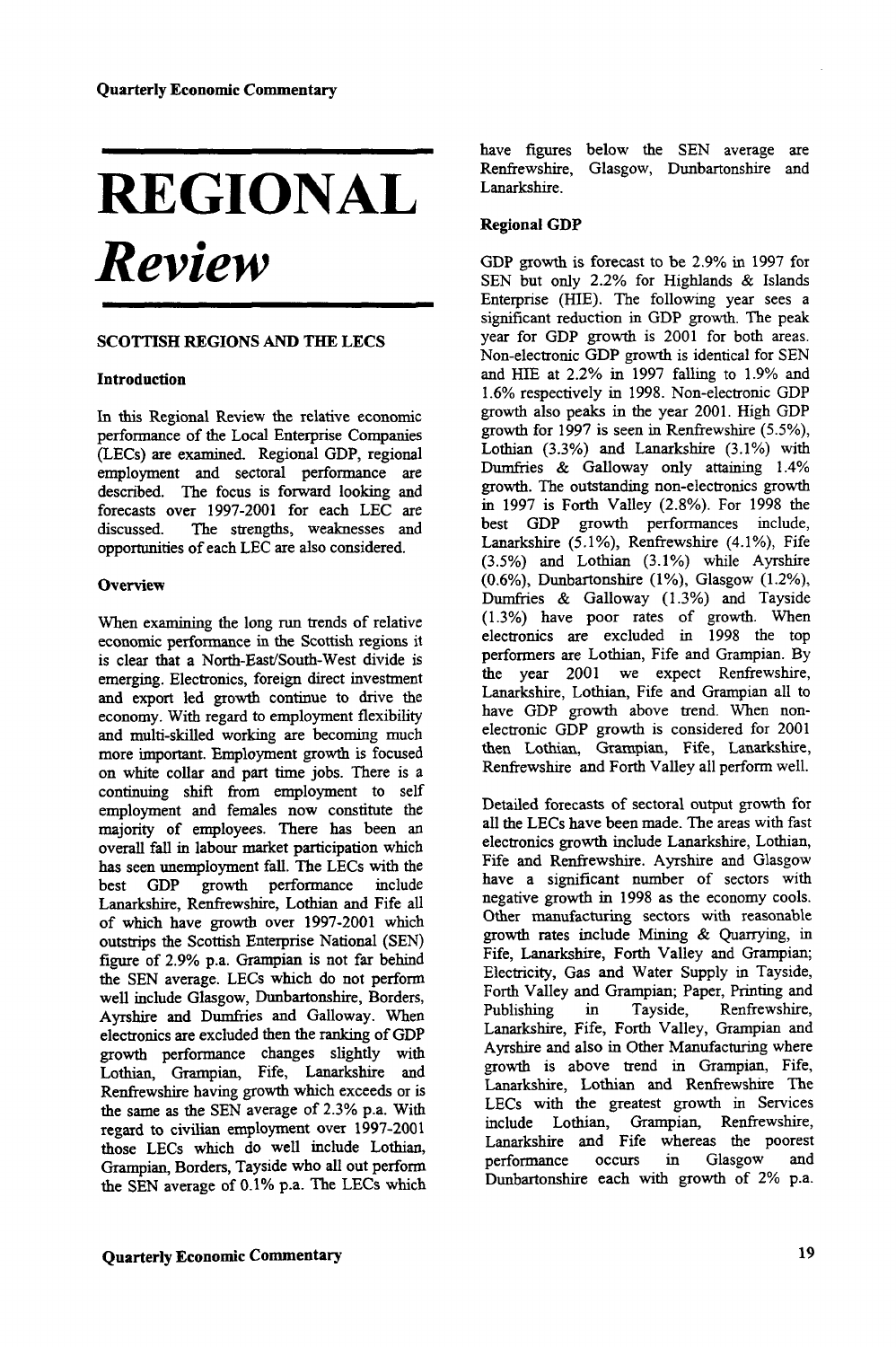over 1997-2001. Business and Financial Services show strong growth in Lanarkshire, Lothian, Renfrewshire, Tayside and Grampian. Distribution, Hotels and Catering have above trend growth in Grampian, Renfrewshire, Lothian and Lanarkshire over the medium term. Public Services growth is constrained in most areas the exceptions being Fife and Lothian.

#### **Regional Employment**

The LECs with the poorest performance over 1997-2001 for all employees on an FTE basis include Glasgow (-7151), Ayrshire(-3349), Forth Valley (-2274), Dunbartonshire (-1991), Tayside (-1533) and Dumfries & Galloway (-1377). Those with net employment gains over the period include; Renfrewshire (759), Lanarkshire (1293), Fife (1440) and Lothian (8240). The only LEC with a net gain in FTE employment in Manufacturing is Fife which is forecast to gain 969 jobs over 1997-2001. The worst performers include Glasgow (-2859), Grampian (-1983), Forth Valley (-1791), Tayside (-1519) and Dunbartonshire (-1305). Service sector employment change for 1997-2001 is an astonishing loss of 3713 in Glasgow, a performance no other LEC matches. At the other end of the scale Lothian adds 7697 jobs over the period with Grampian and Renfrewshire making positive gains of 1476 and 939 jobs respectively.

# **Regional Review**

**Ayrshire** has the poorest output growth (ex Electronics) of all the LECs and is only 9th equal when electronics is taken into account. The main problems occur in the chemicals, aerospace and textiles sectors. Manufacturing output increases by 1.5% p.a. over 1997-2001 but decreases by 0.4% p.a. over the same period when electronics are excluded, and service sector growth is 2.1% p.a., all of which are below the SEN average. For Manufacturing (ex Electronics) this is die worst performing LEC. Ayrshire has a net gain of 444 jobs over the medium term which is close to the SEN average while the reduction in unemployment for Ayrshire is also of average performance for both the absolute change and the percentage change per annum.

Ayrshire has in the past contributed considerably to export growth delivering 18% of Scotland's manufactured exports from a region containing only 8% of the population. Manufacturing did represent 26% of jobs against the Scottish average of 16% and half of these jobs are in the engineering and electronics sector. The closure of the Jetstream programme amongst other problems was the most serious blow for the region. The strategy for the local economy has been to focus on Prestwick as an international airport, to promote tourism and to encourage light industry in an area which has seen exports double over the last five years. The local officials stress that Ayrshire is a marvelous location with much improved transport links. They also have pressed SEN and the Scottish Office hard for more assistance but the plea seems to fallen on empty pockets. With the forecast drop in non-electronics output the outlook for manufacturing looks bleak and economic development is a difficult task.

Growth in GDP and GDP (ex Electronics) for 1997-2001 is 1.9% p.a. in the **Borders** which leaves it as one of the worst performing LECs in this respect. In terms of ranking it has the 2<sup>nd</sup> and 3 rd worst performance respectively. Manufacturing output is the second lowest of all the LECs at 1.3% p.a. over 1997-2001 but only falls to 1.1% p.a. when Electronics are excluded ranking Borders 9th. Services growth is 2.2% p.a. for the medium term which is only 0.3% p.a. below the SEN average but leaves Borders in 8<sup>th</sup> equal position. Employment change is 0.2% p.a. over 1997-2001, a net gain of 298 jobs for the CWE which place Borders 4th equal on the percentage change but in absolute terms only ranks the performance as 8th best. Unemployment over the period falls by 120 making Borders the poorest performing LEC in this respect but improves slightly to the 3rd poorest performer when the percentage change per annum of unemployment is considered.

Textiles is the basic problem in the Borders where it is 15% of Borders employment and half of all manufacturing employment and exports. The Borders also has 12% of Scottish textiles employment and nearly 30% of its exports. The region contains 2.1% of the Scottish population and only 1.7% of all of Scotland's jobs. The acuteness of the problem is that the Borders has a narrow base, in fact a severely limited base. The strategy for local economic development must be diversification. Textiles is now a highly competitive market where labour costs in third world countries make competition almost nigh impossible. The global industry is not going to change so the Borders needs to act to help itself. Tourism, electronics, agriculture, food and drink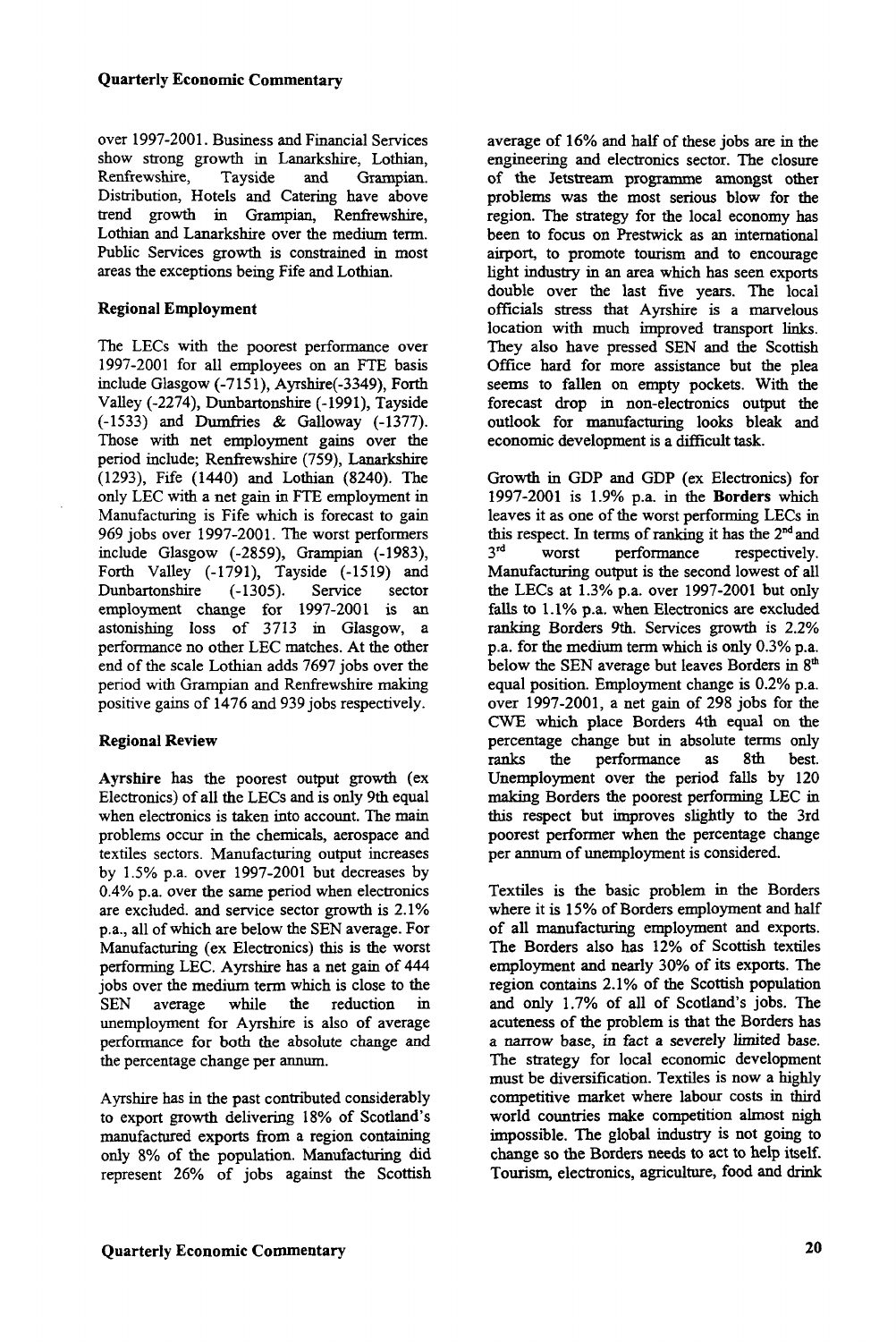are all sectors which have growth potential for the region although agriculture has limits to growth. Due to the small number of jobs available migration of the young and skilled is also a problem. 20% of residents are over 65 years of age. These are some facts which in part mask the relatively low unemployment rate. There is a considerable challenge for the LEC and other development agencies to boost the Borders economy.

**Dunbartonshire** has the same GDP and GDP (ex Electronics) growth as Borders ranking similarly to Borders. However Manufacturing performance is considerably better at 1.7% p.a. for 1997-2001 ranking the LEC as  $6<sup>th</sup>$  equal but when Electronics are excluded the figure falls to 1.5% p.a. and the ranking falls by just one place. Services growth is only 2% p.a. for 1997-2001, the poorest performance which is shared with Glasgow. Employment change is negative with a 0.2% p.a. drop over 1997-2001 sharing the second poorest performance with Lanarkshire. Dunbartonshire loses 1333 jobs over the medium term but three other LECs have job losses which exceed this. The fall in unemployment  $D$ unbartonshire is  $1084$  which only ranks  $8<sup>th</sup>$  best but when the percentage change is considered but when the percentage enange is considered<br>then Dunbartonshire ranks  $4<sup>th</sup>$  equal with Fife at -3.8% p.a.

This is a LEC which has two distinct areas; the relatively affluent East Dunbartonshire which has low unemployment, large commuter areas for professional and managerial workers, a promising firm formation rate and areas of high academic achievement. Conversely West Dunbartonshire has relatively higher unemployment, a low rate of firm formation, a small concentration of large employers, the defence bases of Coulport and Faslane. Manufacturing employment is concentrated in West Dunbartonshire while half of service sector employment is in the public sector. The LEC has focused growth by targeting selected industries such as tourism, drink, engineering, defence, knowledge based industries, healthcare, innovation and entrepreneurship, biomedical industries and biotechnology. The aim is to safeguard 6,00 jobs in the future and to attract inward investment which could generate extra employment. The most ambitious project is probably the Loch Lomond initiative where 3,000 jobs could be created over 5 years. At the Enterprise Zone around Clydebank there remains a lot to do to foster employment growth although the electronics sector is proving encouraging so far.

**Dumfries and Galloway** come in at 8th best for GDP and GDP (ex Electronics) growth over the medium term with growth of 2% p.a. in both cases. Manufacturing growth is 1.6% p.a., ranking 8<sup>th</sup> best, while excluding Electronics allows the LEC to move up to  $5<sup>th</sup>$  equal amongst its peers. Growth in Manufacturing is 1.6% p.a. over 1997-2001 and does not change when Electronics are excluded ranking Dumfries and Galloway  $8<sup>th</sup>$  and  $5<sup>th</sup>$  equal respectively. The Service sector performance is also relatively poor, the LEC is again placed 8th, at 2.2% p.a. for the same time span. Employment change for the CWE is just below the SEN average at 0.1% p.a. sharing 6th place with Forth Valley. Unemployment remains relatively high however as the decline is only 396 which is the second worst performance of all the LECs both in absolute and percentage terms.

This is the most rural of all the LECs in Scotland and is very similar to the Borders. 90% of businesses employ less than ten people with the large employers being the notables here which include Alba Proteins, Alan Young, ICI, Pinneys and the public sector. Areas of opportunity include food, agriculture, forestry, tourism, agricultural machinery and education. There is little to offer as an economic carrot to attract new business here. The LEC must concentrate its efforts on consolidating its position here.

With higher than average GDP growth of 3.5% p.a. over the period, Fife secures the 4th best performance which increases by one place when Electronics are excluded, achieving growth of 2.6% p.a. When Manufacturing is considered Fife does even better as it is the 3rd best performer and beats all other LECs except Forth Valley when electronics are excluded with growth of 5.3% p.a. and 2% p.a. over 1997- 2001. The Service sector turns in an average performance with growth of 2.5% p.a. for 1997- 2001 which is equal to the SEN average. Fife also demonstrates the best employment percentage change for the CWE with employment growth of 0.5% p.a. The absolute employment change for the period is 2828 jobs,  $\sum_{k=1}^{\infty}$  the 4<sup>th</sup> best performance. Fife also scores well, unsurprisingly, on unemployment with a decline of 1761 over 1997-2001 placing it at number 4. Of  $1/01$  Over  $133/2001$  placing it at number  $\pi$ .<br>It is also  $4<sup>th</sup>$  equal (with Dunbartonshire) for the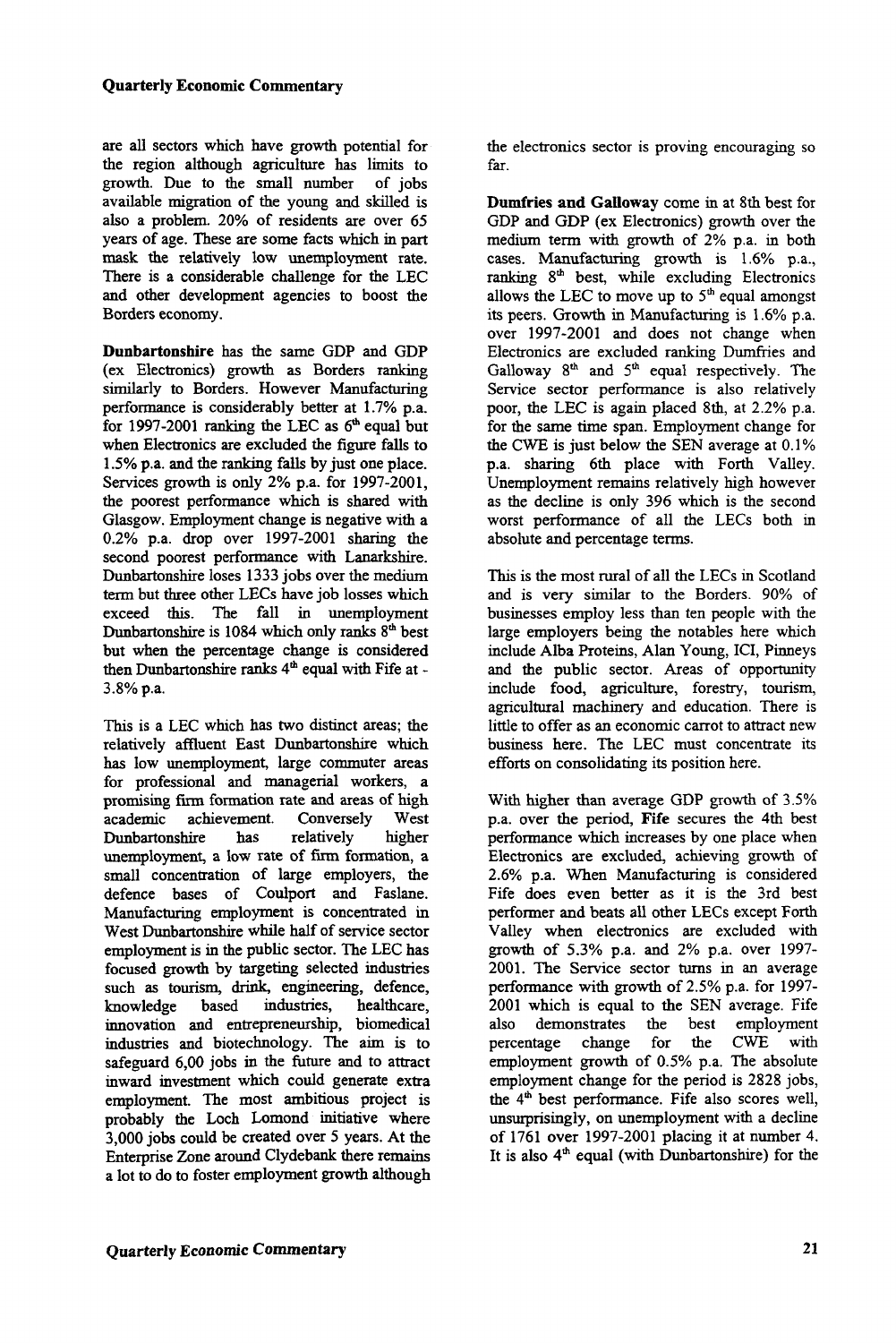#### **Quarterly Economic Commentary**

percentage change in unemployment (-3.8% p.a.) in the medium term.

For a region which has seen the demise of mining, the closure of Rosyth Naval base and the rundown of the coastal fishing industry the economic recovery has been a real success story. Most significantly Hyundai are to invest £2.4bn in its Dunfermilne plant creating 2,000 jobs. Other successes include Aerpac, BBR Systems, Canon, FLEXcon, Lexmark, Mitsubishi and Shin-Ho-Tech. The revival of the dockyard site has also been heartening and there is potential for greater economic benefits to flow from that site. It is though that nearly 10,000 jobs could have been saved by the actions of Fife Enterprise. Pitreavie is an attractive location as a service centre for financial services while Mossmorran is a major employer. GDP per capita is above the national average. The innovation of Deep Sea World has been tremendously rewarding while tourism also extends into Fife, primarily towards St. Andrews but also along the coast. It has though its downside as it is an area with more than its fair share of opencast mines and other traditional sectors are set to decline but the future gains for Fife could well outweigh the losses.

**Forth Valley** is 6th equal for GDP and GDP (ex Electronics) performance with growth of 2% p.a. in both cases for 1997-2001. Forth Valley does reasonably well in Manufacturing, 2% growth (unchanged when Electronics are excluded) ranking it  $5<sup>th</sup>$  best and it shares top spot with Fife when Electronics are excluded. 2.3% p.a. growth in Services is relatively poor however and Forth Valley is the  $7<sup>th</sup>$  best performer here over the period. Employment change is 0.1% p.a. equal to the SEN average while 621 jobs are gained over 1997-2001 which places Forth Valley 6th. The fall in unemployment is only 1003 which is the 4th worst performance although with a change of 3.1% p.a. the LEC moves up to  $6<sup>th</sup>$  equal position.

Forth Valley is a collection of districts which have very distinct identities; Stirling is thriving on services, has little manufacturing, low unemployment and a growing population while Falkirk is quite industrial (particularly centred on the Grangemouth petrochemicals complex which is of huge importance to the local economy), is home to Walter Alexander the coachbuilder, has average unemployment and a falling population and last but not least there is Clackmannanshire

which is largely in decline especially the traditional industries(brewing, mining and textiles), a significant proportion of the workforce (30%) commute to Stirling and other areas for work, has high unemployment and a steady population, there are 6500 local businesses in Forth Valley of which 8% are in manufacturing and 81% are in services. Despite the obvious bias towards Grangemouth and the significant investments made by BP, ICI, Elf, Zeneca and Mitsui Toastsu in the chemicals sector the area has to cope with the demands of the small business sector, promote Stirling University which has an excellent reputation in several fields and promote and encourage the service sector particularly with the need to attract inward investment. This is a busy and thriving part of the country which is a truly mixed economy.

**Glasgow** is one of the poorest performers overall and has the worst record for GDP growth (1.8% p.a.), Manufacturing growth (1% p.a.), Services growth (2% p.a.) and absolute employment change (-2631) over 1997-2001. It is second bottom for Manufacturing (ex Electronics) with growth of 1.8% p.a. and percentage employment change, -0.3% in the medium term. There is slightly better news with regard to unemployment where Glasgow's jobless falls by 2977, the  $3<sup>rd</sup>$  best performance but in percentage terms it only ranks  $9<sup>th</sup>$  with a 2.6% p.a. fall in unemployment.

A blot on the landscape surely? No, this is not how Glasgow should be viewed. It has undoubtedly got major problems but there is a positive side to Glasgow as well. Employment, per capita GDP, unemployment and output performance are all depressing statistics however Glasgow is the market leader in attracting call centres and backroom financial processing centres. The business start up rate is 36% above the Scottish average, the city has an eighth of Scotland's population yet contributes one sixth of Scotland's GDP and employment. There were 21 inward investments in 1996 which gave rise to 2,000 jobs. The main problems stem from the decline of traditional industries (shipbuilding, steel, mechanical engineering, tobacco and public services) and the subsequent transition to a new industrial structure. Those who live outside the city continue to use its benefits while not paying for them while those within the boundaries find their local authority struggling with severe cutbacks in funding. The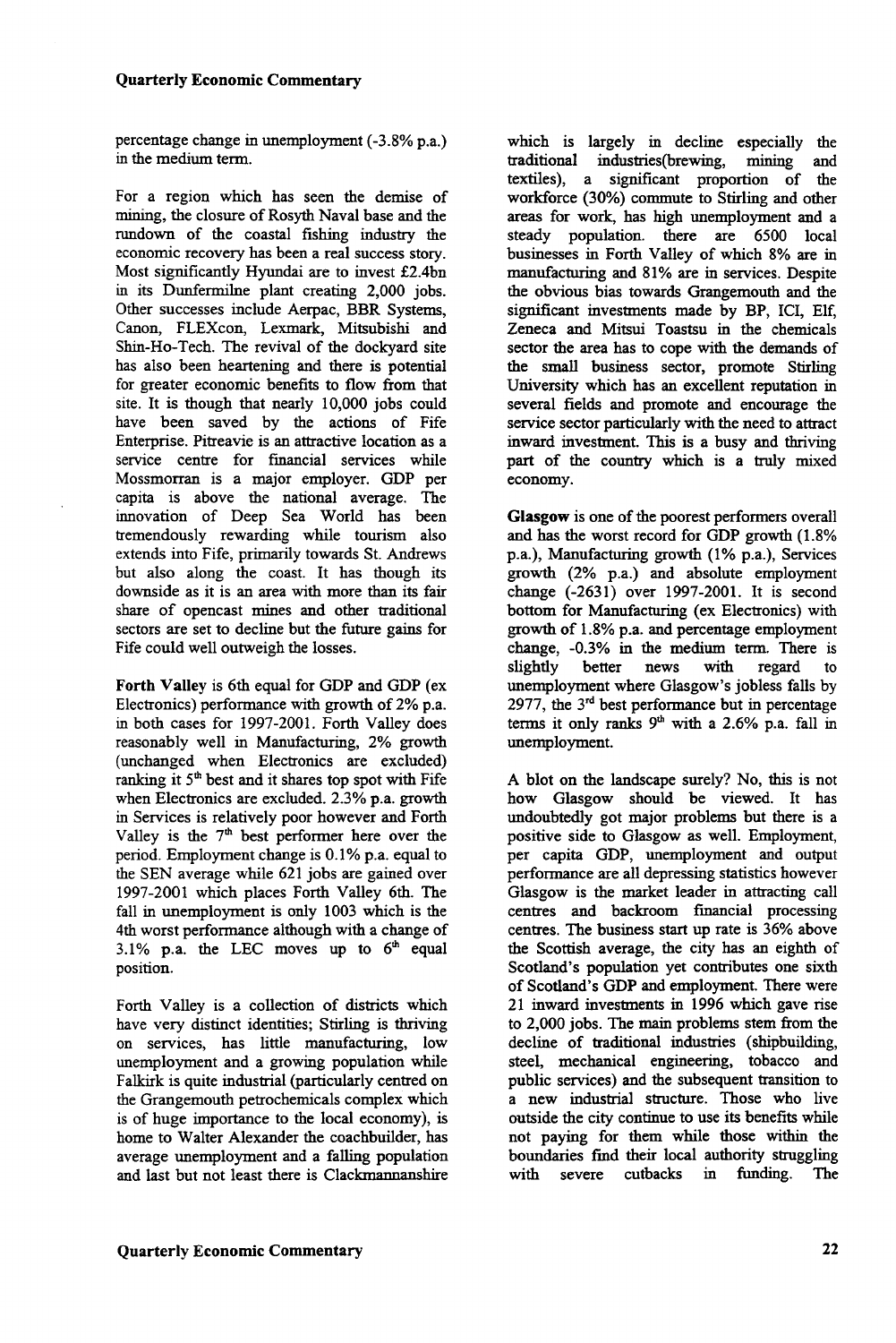Lanarkshire Enterprise Zone, East Kilbride and Cumbernauld have hindered economic development as they have been more attractive to new investments. Opportunities for Glasgow however lie with bio-technology, call centres, construction, education, financial services, healthcare, housing, retailing, tourism and public transport. It is indeed a stiff challenge but the economic fortunes of Glasgow could be revived although it should be noted that this will take time.

A LEC which is one of the better performers is **Grampian** with GDP growth of 2.7% p.a. (unaltered when Electronics are excluded) placing it at  $5<sup>th</sup>$  and  $2<sup>nd</sup>$  best respectively. Manufacturing growth is 1.7% p.a. (again no change when Electronics are excluded) placing at 6th equal with Dunbartonshire and  $4<sup>th</sup>$  over 1997-2001. The 2.8% p.a. growth in the Service sector is only bettered by Lothian in the medium term. Employment percentage change is 0.3%  $\frac{1}{2}$  p.a., above the SEN average, which is the  $3<sup>rd</sup>$  best performance. The absolute change is a net gain of 3205 jobs which is the second best position. Unemployment has fallen by 1304 only placing Grampian  $6<sup>th</sup>$  which is similar to its ranking when the percentage change in unemployment is considered over the medium term.

Grampian is dominated by the oil and gas industry. It has seen incredible expansion over the last thirty years; a massive increase in dwellings and commercial properties, spiraling property costs, a huge injection into its transport infrastructure particularly the road links and harbour facilities and unprecedented growth of both output and employment resulting in very low unemployment. The region has become very affluent with one of the highest real personal disposable incomes in the UK. However oil will not last forever and other sectors have had their problems. Paper making has suffered considerable decline, as has textiles, fishing, whisky, beef farming (largely due to BSE) and other manufacturing (partly driven out by the cash rich oil sector). There is undoubtedly an oil/non-oil divide. In Aberdeen city GDP per capita is 22% above the Scottish average while it is 5% below in the rural areas. The economy needs to diversify before it becomes too late and export led growth could be provided by the many specialist oil firms in the area who could export their services to other regions of the world where oil exploration is continuing. The requirements here are quite exacting; it is essential to promote exports of the expertise of the oil and gas sector and the non-oil sector requires to have the opportunities which are most likely to sustain output and employment growth identified and targeted. The difficulty here is the balance between the two because for sustained economic growth the balance is crucial.

**Lanarkshire** also is well placed topping the GDP growth table with 4.9% p.a. It falls to  $4<sup>th</sup>$ when Electronics are excluded having growth of 2.4% p.a. It also heads the Manufacturing list with growth of 8.8% p.a. but falls dramatically to 10<sup>th</sup> equal when Electronics are excluded with growth of 1% p.a. over 1997-2001. Services growth is 2.6% p.a. for the medium term making the LEC the 4<sup>th</sup> best performer. Lanarkshire does not fare that well in terms of employment however with a loss of 1471 jobs and a -0.2% change per annum, over 1997-2001, both the 3<sup>rd</sup> poorest performance. It has the best performance with both the absolute and percentage change in unemployment over 1997-2001 with unemployment falling by 3976 or 5.1% p.a.

Initially this appears a huge success story and no-one should take the credit from the LEC for its hard work in redeveloping an area hit by a succession of crippling economic blows. The success is massive investment in Lanarkshire from Chunghwa, Orange, Lite-On, First Direct, Du Pont, Mercury, SMART Modular Technologies, Kwik-Fit Insurance, Amari Plastics, Eurocentral, Allied Precision and Yaskawa Electric. The attraction is an Enterprise Zone, the rail freight terminal at Mossend, a skilled workforce and the motorway connections (M8 and M73/M74). Last year saw 36 investments totalling £126M which may generate 3,000 jobs. While the losses were severe (Ravenscraig, steel mils elsewhere, textiles, coal and heavy engineering) the costs of rebuilding have been considerable. Scottish Enterprise has had to plough considerable funds towards the area, the EU has given it £6M and considerable time and other resources have been devoted to reconstructing the local economy. The twist is that of the new jobs generated 40% are in manufacturing with electronics being the sector which sets the pace. It accounts for just under half of all manufacturing in the area. Manufactured exports rose from £428M to £1.5bn in five years which is now 10.6% of the Scottish total. The local economy also benefits SCOULSH total. The local economy also benefits from the big investments with Eurocentral alone<br>providing 70 contracts worth £44M to Scots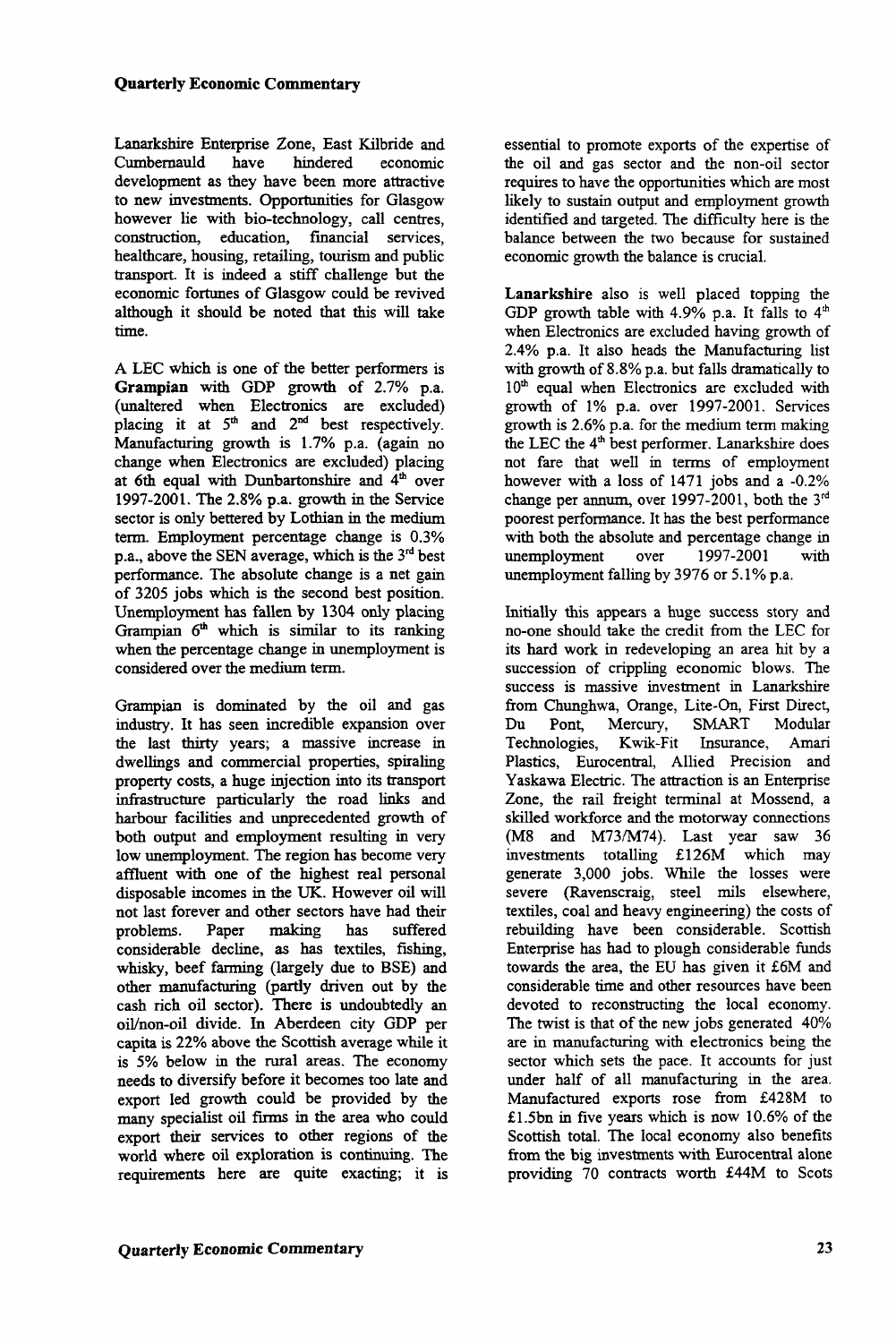firms. The strategy is to continue this attraction of inward and new investment while it can but at the same time promote skills and exports of local businesses helping them to compete in the global economy.

Another LEC which does well is Lothian which has the 3<sup>rd</sup> best GDP growth and the best GDP (ex Electronics) growth over  $1997-2001$  with  $3.7\%$  p.a. and  $3.1\%$  p.a. respectively. 3.7% p.a. and 3.1% p.a. respectively. Manufacturing growth is 5.2% p.a. ranking it  $4<sup>th</sup>$ and when Electronics are excluded it moves up to 3rd with 1.8% p.a. It tops Service sector growth with 3.3% p.a. for 1997-2001. Employment percentage change ranks Lothian  $2<sup>nd</sup>$  with 0.4% p.a. and the absolute net gain is 5491 which no other LEC can match. Unemployment falls by 3614 or by 4.5% p.a. both of which secure Lothian 2<sup>nd</sup> place.

The mainstay of Lothian is Edinburgh where<br>financial services, tourism, public financial services, tourism, administration, education and retailing are the main drivers of the economy. It is the electronics sector in Livingstone and West Lothian which shows the greatest growth contributes significantly to export led growth. Inward investment in West Lothian is quite high but in West Lothian the economy is more rural, with agriculture, hotels and catering and many small industries and the scar of coal mining which absented itself long ago. The advent of a Scottish Parliament is further good news for Lothian as many new jobs will be created particularly in paper, printing and publishing; business and financial services; hotels and restaurants; professional services and in the property sector (ultimately feeding through to construction). Mainstream estimates put job creation at 5,000 jobs due to the Scottish Parliament effect. The LEC is put £lbn into Edinburgh over the next five years safeguarding 33,000 jobs. The future is definitely bright in Lothian.

Renfrewshire has 4.2% p.a. GDP growth over 1997-2001 which is the  $2<sup>nd</sup>$  best performance but when Electronics are excluded it falls to  $5<sup>th</sup>$  place with growth of 2.3% p.a. over the medium term. It is only surpassed by Lanarkshire in Manufacturing growth for 1997-2001 with 5.5% p.a. but falls to  $8<sup>th</sup>$  place when Electronics are excluded with growth of 1.3% p.a. Growth in Services is 2.7% p.a. which is the 3rd best performance but it has the poorest percentage employment change of -0.3% p.a. a position shared with Glasgow. The absolute change in

employment over 1997-2001 is a loss of 1827 jobs which is the second worse performance. It has the poorest record for the percentage change in unemployment over the same period with a reduction of 2.1% p.a. and a fall of 852 in joblessness which is the 3rd worse performance of all the LECs.

The area has 10,000 unemployed and a high proportion of these are youths. It has witnessed the decline of shipbuilding, heavy engineering, textiles and vehicle manufacturing. Renfrewshire does well because of electronics with IBM, Compaq, National Semiconductors and Mimtec dominating the horizon. They alone employ 8,000 people. Electronics is 41% of manufacturing jobs now although non-electronic jobs still constitute nearly 25% of jobs. Manufacturing is therefore still an important sector in this region with 19% of jobs being manufacturing jobs compared to the Scottish average of 16%. The LEC focuses on indigenous growth and 500 new businesses were created last year. Glasgow Airport is another key site although the lack of a rail link and a motorway link to the South probably means the area does not realise its full economic potential. The Inverclyde Enterprise Zone is another key area for the LEC to focus on. These development areas are important because non-electronic manufacturing fares less well and needs more attention.

Tayside ranks as the  $6<sup>th</sup>$  equal LEC in terms of GDP growth with 2.2% p.a. over 1997-2001 which is below the SEN average, a position which is completely unchanged when Electronics are excluded. Manufacturing growth of 1.5% p.a. is the  $3<sup>rd</sup>$  poorest performance, which is shared with Ayrshire, but when Electronics are excluded Wayside's position improves to  $5<sup>th</sup>$  equal along with Dumfries and Galloway on 1.6% p.a. over 1997-2001. Growth of 2.4% p.a. in the Service sector is below the  $SEN$  average giving Tayside  $6<sup>th</sup>$  place. Absolute employment change is a net gain of 1174 jobs, the  $4<sup>th</sup>$  best performance and the percentage change for the medium term is 0.2% p.a. in line with the SEN average. The fall in unemployment is  $1623$  securing Tayside  $4<sup>th</sup>$  place which is translated into 6th place when the percentage change of 3.1% p.a. is taken into account.

Tayside faces a severe challenge in it has to restructure quite radically to move away from heavy traditional industries which are no longer